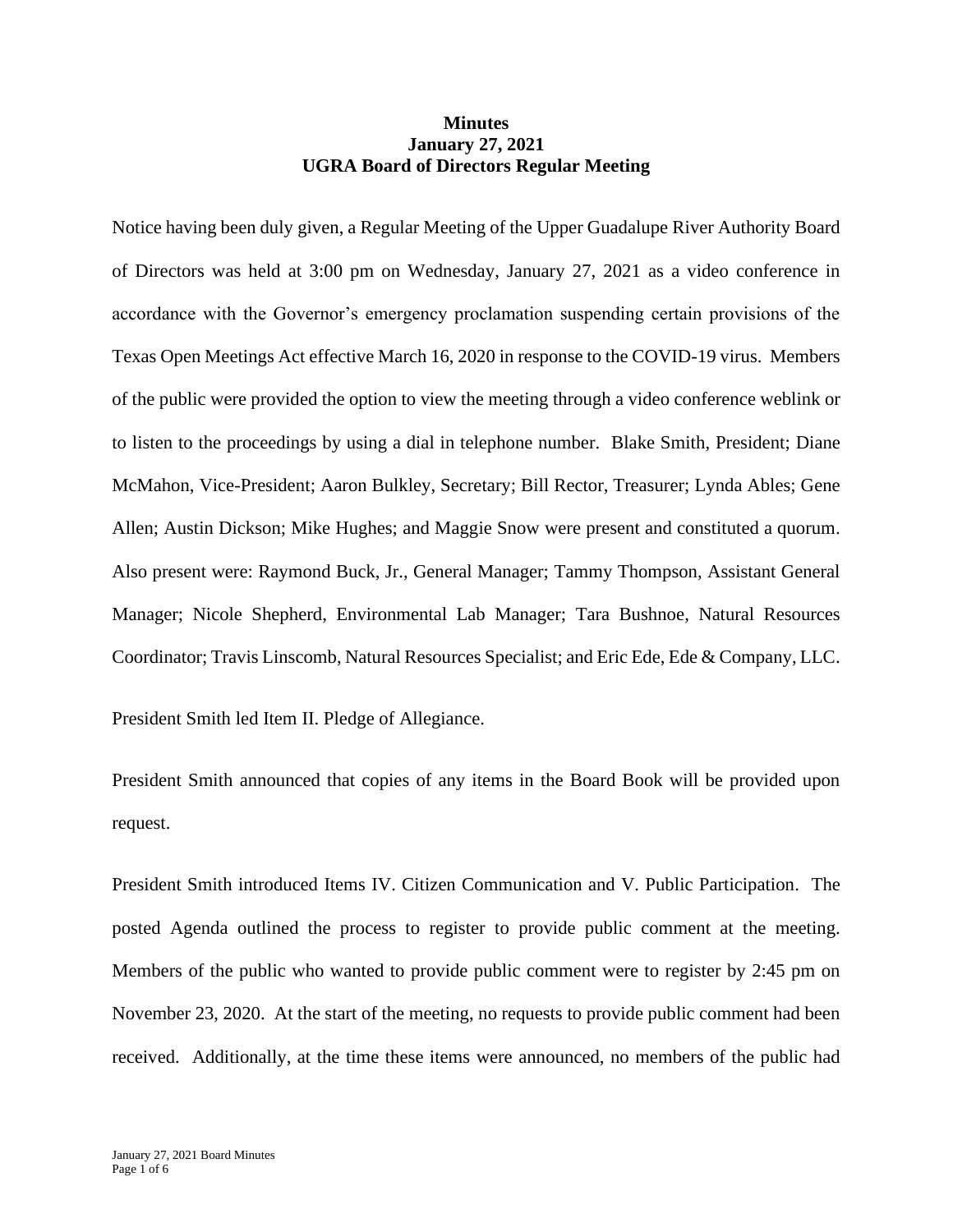joined the meeting via video conference or telephone. Therefore, there were no comments or questions from the public.

President Smith introduced Item VI. A. Minutes of the Regular Meeting of November 23, 2020. Director McMahon asked about the direction given to the general manager on Item XI. Demonstration of Shure Digital Sound System. President Smith noted that the general manager was unable to follow through with the direction given due to the increase of COVID-19 infections in our area. The direction to the general manager will continue to be to get someone to look and see if we can amplify sound and record via the cloud using as much of the equipment as we already have on site. Director Rector moved to approve the Minutes of the Regular Meeting of November 23, 2020. Director Snow seconded the motion. There being no further discussion, President Smith called for a vote. The Minutes of the Regular Meeting of November 23, 2020 were approved by a unanimous vote. President Smith introduced Item VI. B. Financial Report for the Months Ended December 31, 2020. Mr. Buck, Jr. presented a summary of the financial report and highlighted various revenue and expense accounts. Director McMahon moved to approve the Financial Report for the Months Ended December 31, 2020. Director Bulkley seconded the motion. There being no discussion, President Smith called for a vote. The Financial Report for the Months Ended December 31, 2020 was approved by a unanimous vote. President Smith introduced Item VI. C. Quarterly Investment Report for the Quarter Ended December 31, 2020. Mr. Buck, Jr. presented a summary of the investment report to the Board. Director Ables moved to approve the Quarterly Investment Report for the Quarter Ended December 31, 2020. Director Dickson seconded the motion. There being no discussion, President Smith called for a vote. The Quarterly Investment Report for the Quarter Ended October 31, 2020 was approved by a unanimous vote.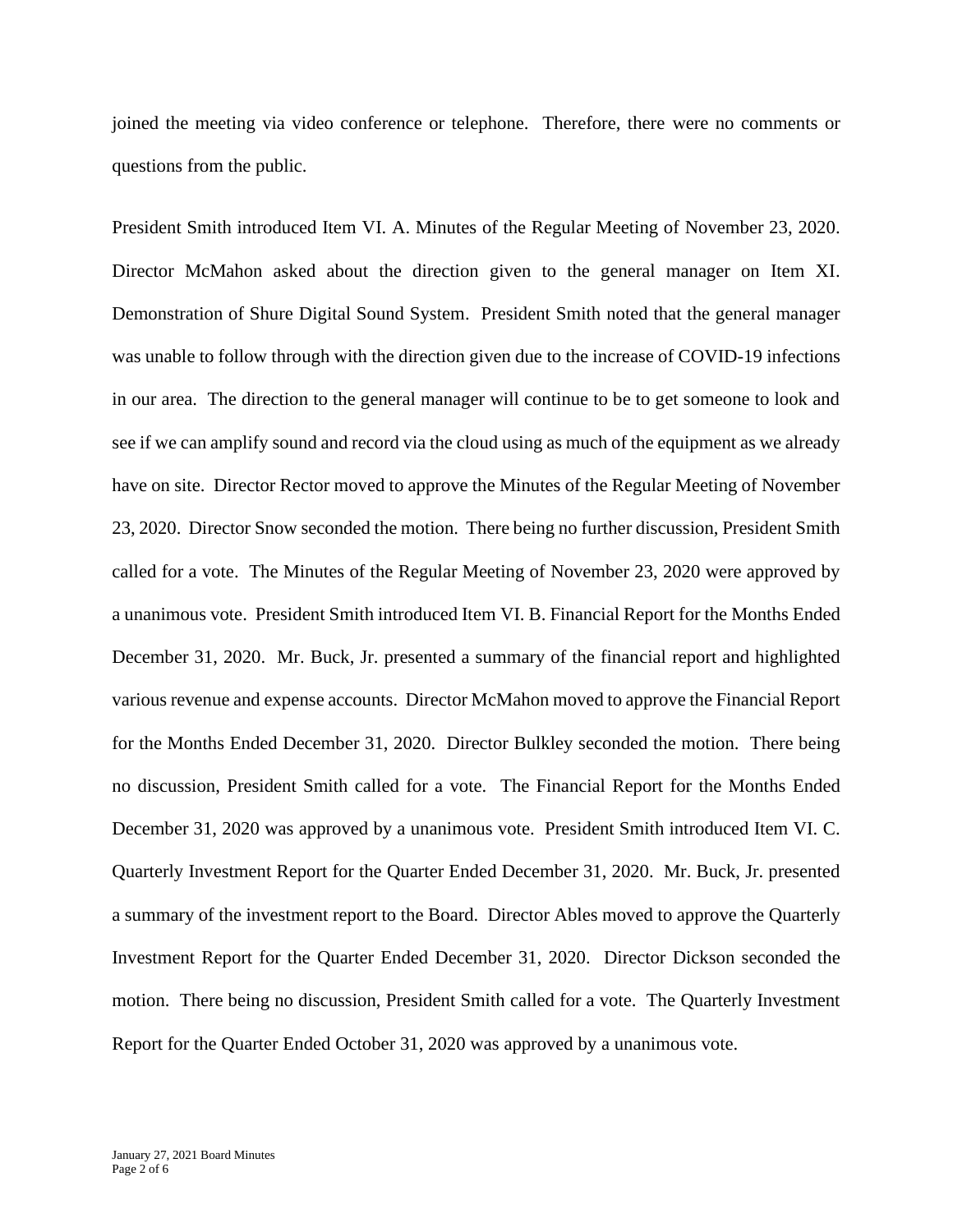President Smith introduced Item VII. Presentation and Discussion of Committee Reports. The

following is a summary of the committee reports:

- A. Executive Committee:
	- President Smith provided the following committee updates:
		- o Discussed items on the Agenda.
		- $\circ$  Workshop is set tentatively for the afternoon of Tuesday, March 9<sup>th</sup>
- B. Outreach and Education Committee:
	- Director McMahon gave the following committee updates:
		- o Met on January 11th to discuss Large Rainwater System Incentive Program.
			- **•** Further discussion under Item X.
	- Mr. Buck, Jr. reported that the rainwater catchment system rebate program funded 8 applications since the last Board Meeting. Since the beginning of the program in March 2011, a total of 515 applications have been funded for \$27,899. To date in FY21, a total of 12 applications have been funded for \$1,654.
	- Director McMahon gave an update that the Guadalupe-Blanco River Trust is in the process of selecting a conservation and stewardship manager.
- C. Water Enhancement Program Committee:
	- Director Rector provided the following committee updates:
		- o K-9 completion update.
			- The contractor encountered trouble with the concrete work and will miss their projected finish date but will be completed prior to the next Board meeting.
			- **•** Further discussion under Item. IX.
		- o Director Bulkley presented the FY21 Q1 Feral Hog Bounty Program Summary.
			- General discussion followed.
	- Mr. Buck, Jr. reported that the water enhancement through brush management cost share program funded 4 applications for reimbursement since the last Board Meeting. Since the beginning of the program in January 2010, a total of 159 applications have been funded for \$507,335 and treated approximately 13,376 acres. To date in FY21, 12 applications have been funded for \$44,314 and treated approximately 888 acres.
- D. Watershed Stewardship Committee:
	- Director Bulkley provided the following committee updates:
		- o Met on January 18, 2021.
		- o Discussed the Riparian Restoration Incentive Program and the No Mow Zone Incitive Program.
		- o Noted an upcoming meeting with Dr. Teague of the San Antonio River Authority to learn more about the riparian incentives that SARA offers.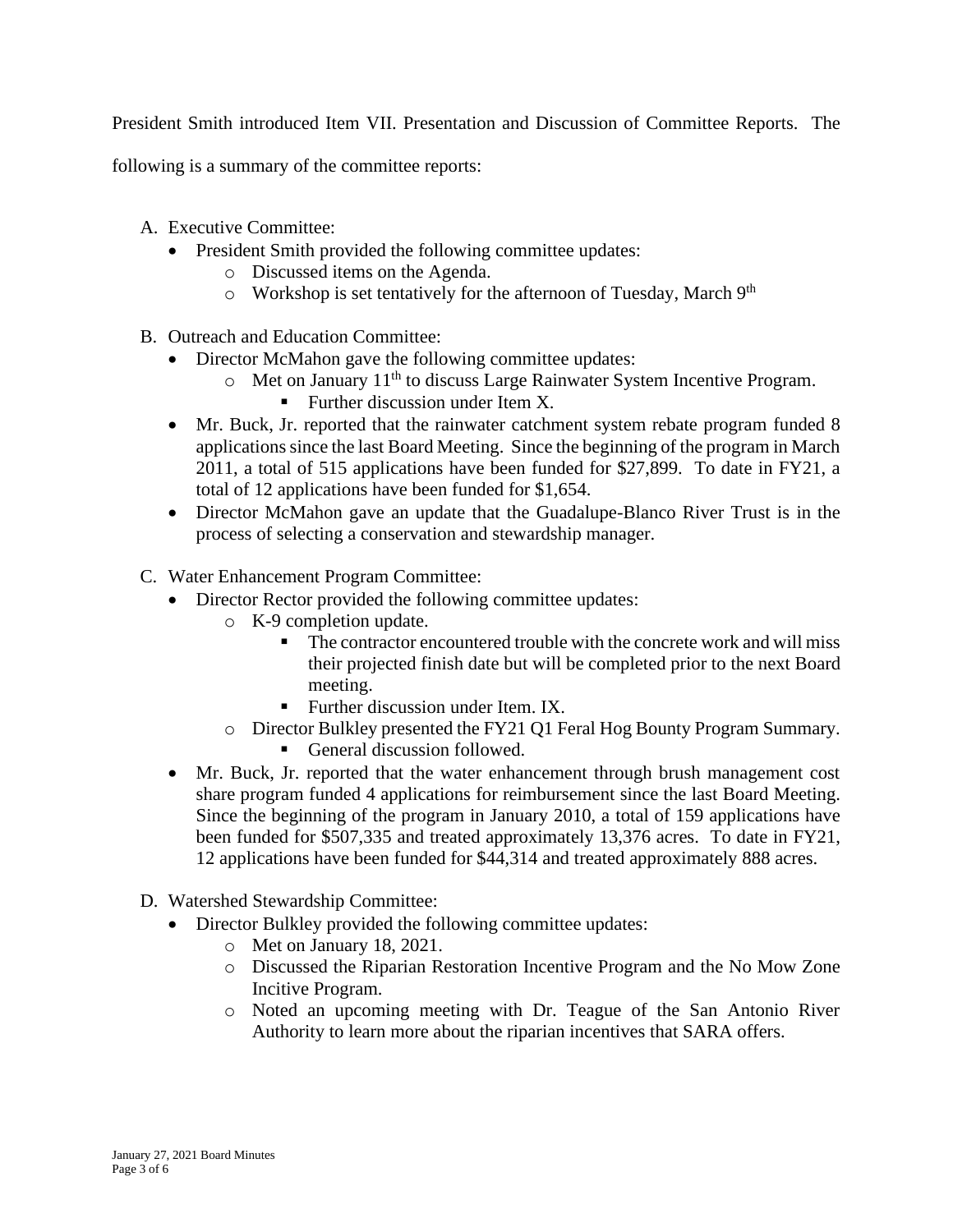President Smith introduced Item VIII. Presentation of Fiscal Year 2020 Audit. Mr. Ede provided the Board with an overview of the Fiscal Year 2020 audited financial statements and answered questions from the Board. General discussion followed. Director Ables moved to approve Resolution No. 2021-01 accepting and approving the audited financial statements for fiscal year ended September 30, 2020 as presented. Director Bulkley seconded the motion. There being no further discussion, President Smith called for a vote. Resolution No. 2021-01 was approved by a unanimous vote.

President Smith introduced Item IX. Water and Sediment Control Basin, K-9, Completion and Payment Approval Process. Director Rector updated the Board on the current status of K-9. Director McMahon moved to authorize the Water Enhancement Program Committee to accept the final approval recommendation from Hewitt Engineering, Inc. and after review and concurrence for approval from the Water Enhancement Committee, authorize the General Manager to make the final payment to the contractor. Director Snow seconded the motion. There being no discussion, President Smith called for a vote. The motion was approved by a unanimous vote.

President Smith introduced Item X. Large Rainwater System Incentive Program Award Recommendation. Director McMahon presented the recommendation to the Board. Mr. Buck, Jr. presented further details to the Board. Director Rector moved to approve Resolution No. 2021-02 authorizing execution of contract with Geoffrey M. Gannaway for reimbursement of costs up to \$2,300 associated with a rainwater catchment system. General discussion followed. Director Snow seconded the motion. There being no further discussion, President Smith called for a vote. Resolution No. 2021-02 was approved by a unanimous vote.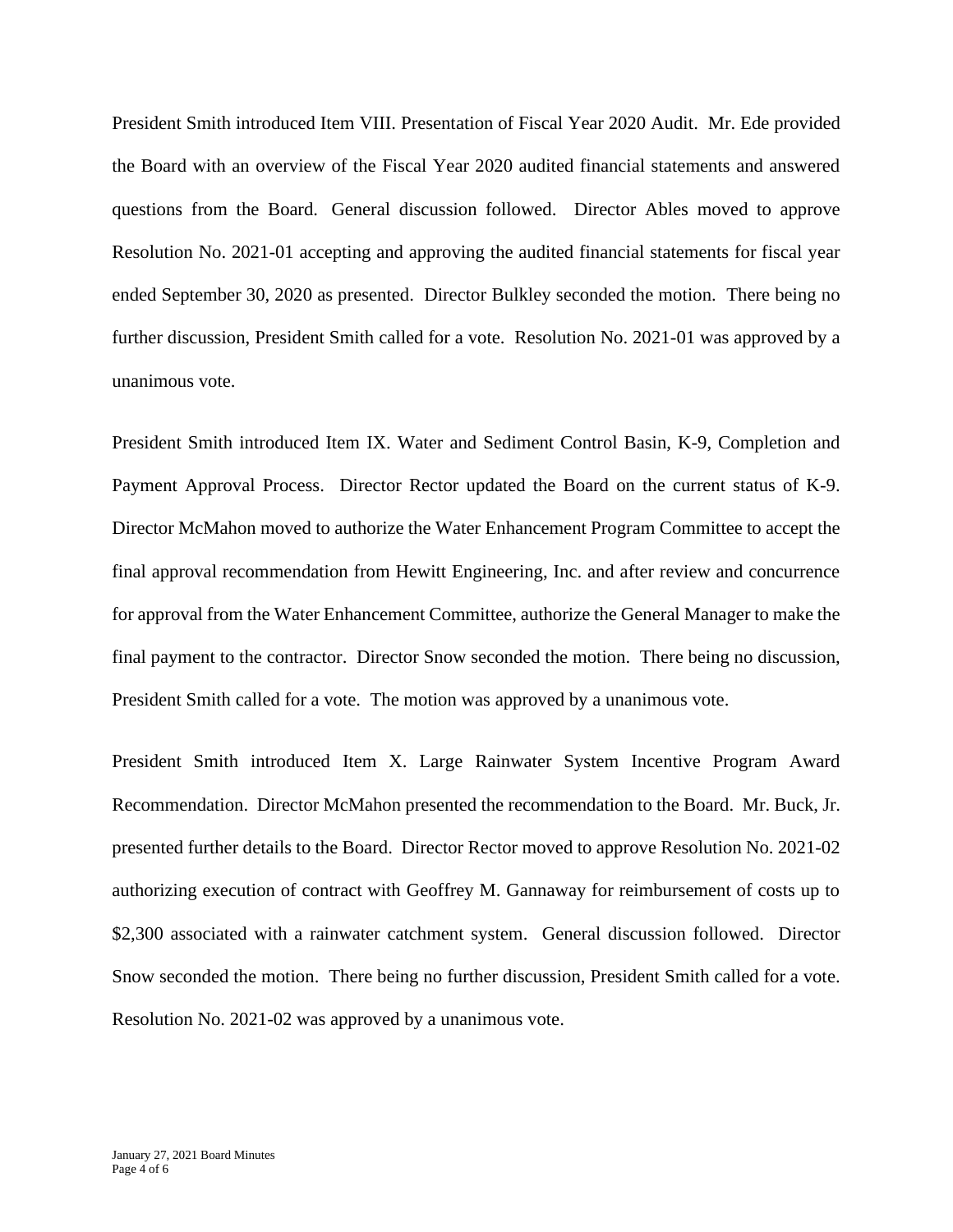President Smith introduced Item XI. Water and Sediment Control Basin Summary Report. Ms. Bushnoe presented the basin summary report to the Board. General discussion followed. No action was taken as this was a discussion item only.

President Smith introduced Item XII. Administrative Policy Amendments. Mr. Buck, Jr. presented a summary of the policy amendments to the Board. General discussion followed. Director Bulkley moved to approve Resolution No. 2021-03 approving the Administrative Policy as amended. Director McMahon seconded the motion. There being no further discussion, President Smith called for a vote. Resolution No. 2021-03 was approved by a unanimous vote.

President Smith introduced Item XIII. Interlocal Agreement for Recycling Contract Between UGRA and HGCD. Mr. Buck, Jr. presented the agreement details to the Board. Director Hughes moved to approve Resolution No. 2021-04 authorizing an Interlocal Agreement for Recycling Contract Between UGRA and HGCD. Director Rector seconded the motion. There being no discussion, President Smith called for a vote. Resolution No. 2021-04 was approved by a unanimous vote.

President Smith introduced Item XIV. General Manager's Report. Mr. Buck, Jr. updated the Board on additional outreach and education activities in which UGRA initiated or participated, investigations, staff training, Plateau Water Planning Group, Sunset, and the Workshop.

President Smith introduced Item XV. Written Reports.

There being no further business, the meeting was adjourned at 4:21 pm.